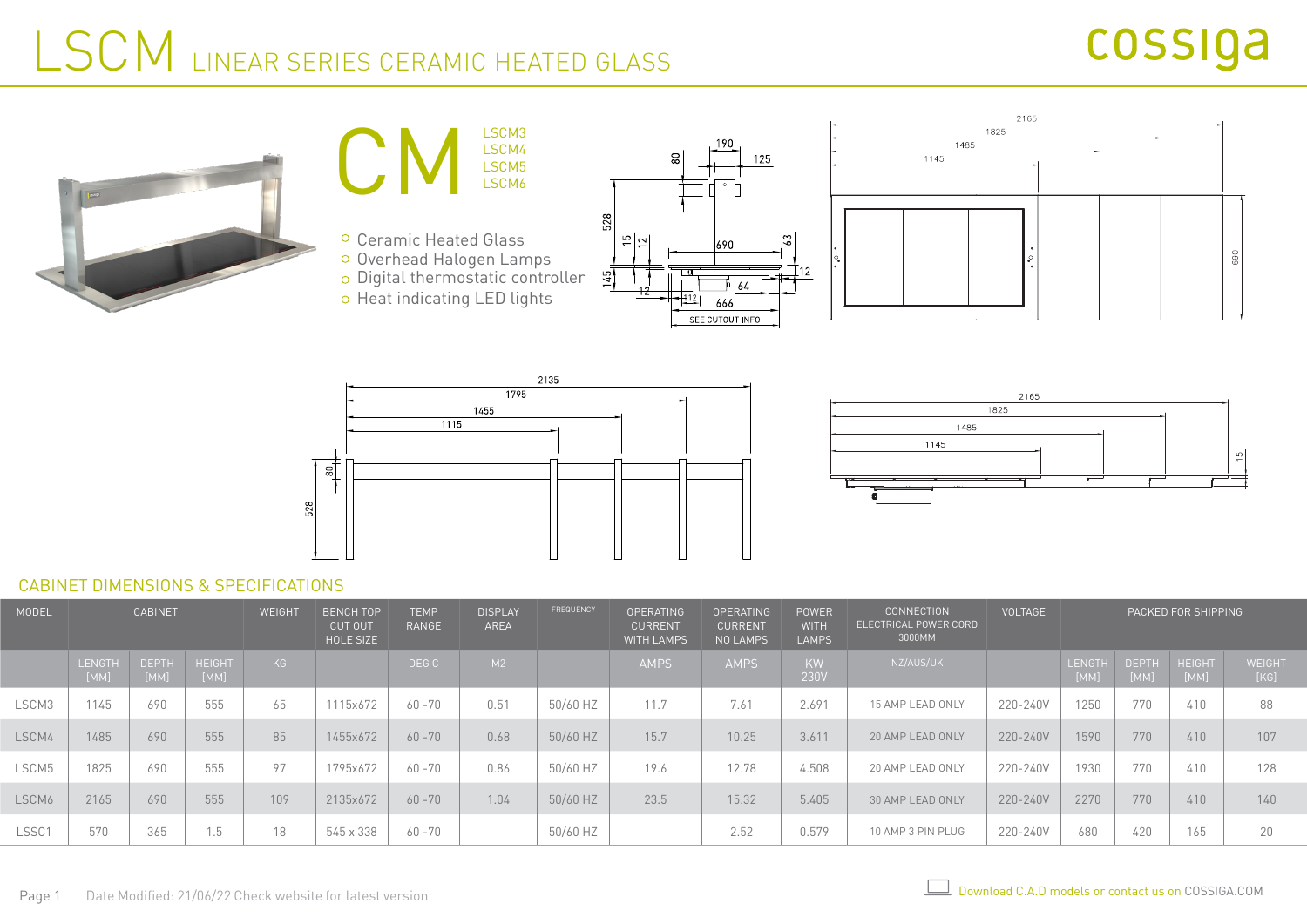### cossiga

# LSCM LINEAR SERIES CERAMIC HEATED GLASS





- Single ceramic heated glass
- Digital thermostatic controller  $\bullet$
- Heat indicating LED lights on panel  $\bullet$
- Flush mount drop in module $\bullet$

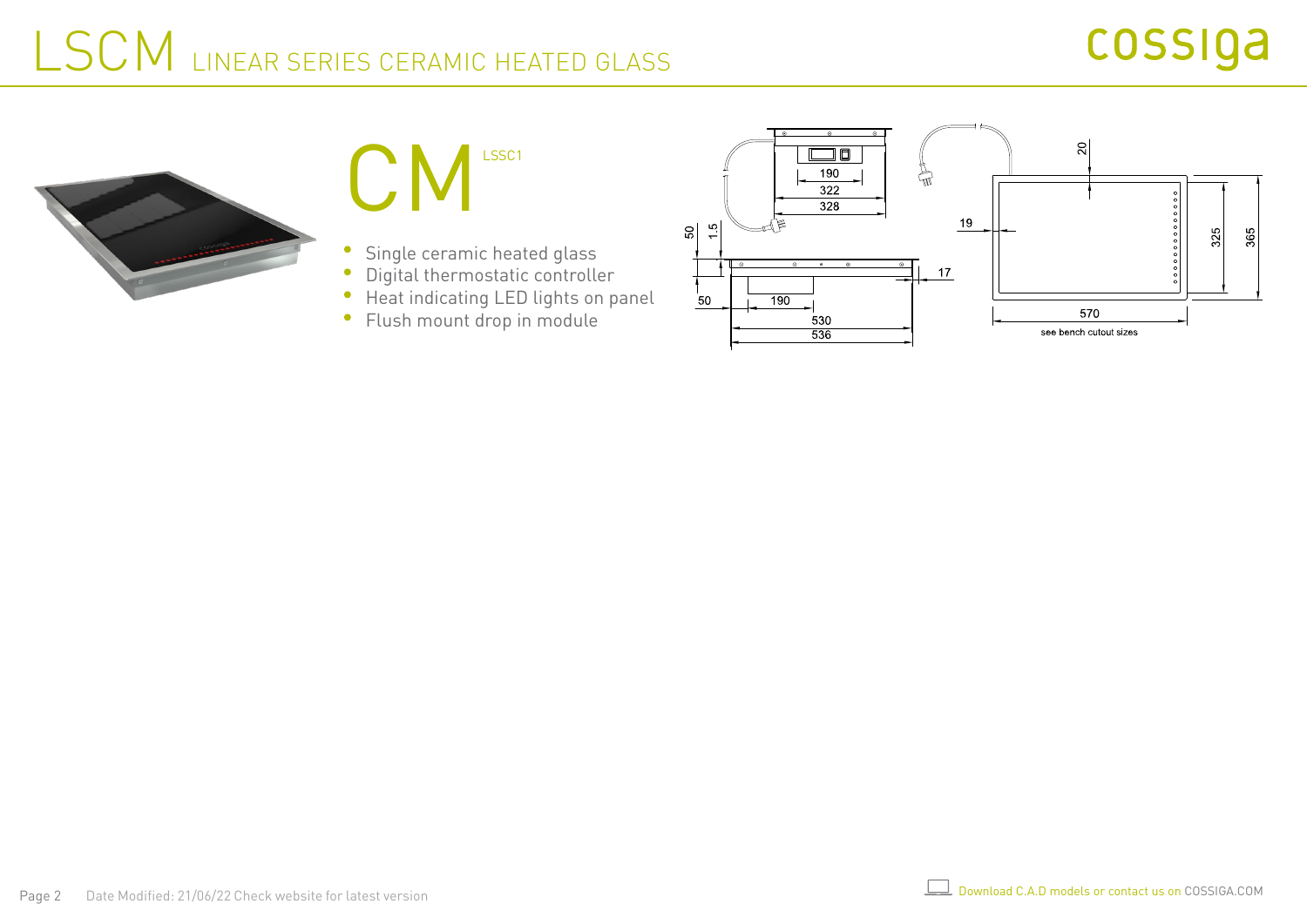528

rear

 $\frac{5}{2}$ 

 $12$ 

 $145$ 



Electrical power cord 3000mm 1 phase connection required.

Unit can be hard wired to isolation switch or fitted with suitable heavy duty plug such as PDL 56 series or Commando style plug.



light switch

| <b>PANEL CONTROLLERS</b> |                                   |                                        |                                             |  |  |  |  |  |  |
|--------------------------|-----------------------------------|----------------------------------------|---------------------------------------------|--|--|--|--|--|--|
| <b>MODEL</b>             | <b>NUMBER</b><br><b>OF PANELS</b> | <b>NUMBER OF</b><br><b>CONTROLLERS</b> | <b>GROUP OF PANELS</b><br>CONTROLLED        |  |  |  |  |  |  |
| LSCM3                    | 3                                 |                                        | CONTROLLER 1 - 3                            |  |  |  |  |  |  |
| I SCM4                   | 4                                 | $\mathcal{P}$                          | <b>CONTROLLER 1 - 2</b><br>CONTROLLER 2 - 2 |  |  |  |  |  |  |
| LSCM5                    | 5                                 | 2                                      | CONTROLLER 1 - 2<br>$CONTROI I FR 2 - 3$    |  |  |  |  |  |  |
| LSCM6                    |                                   |                                        | CONTROLLER 1 - 3<br>CONTROLLER 2 - 3        |  |  |  |  |  |  |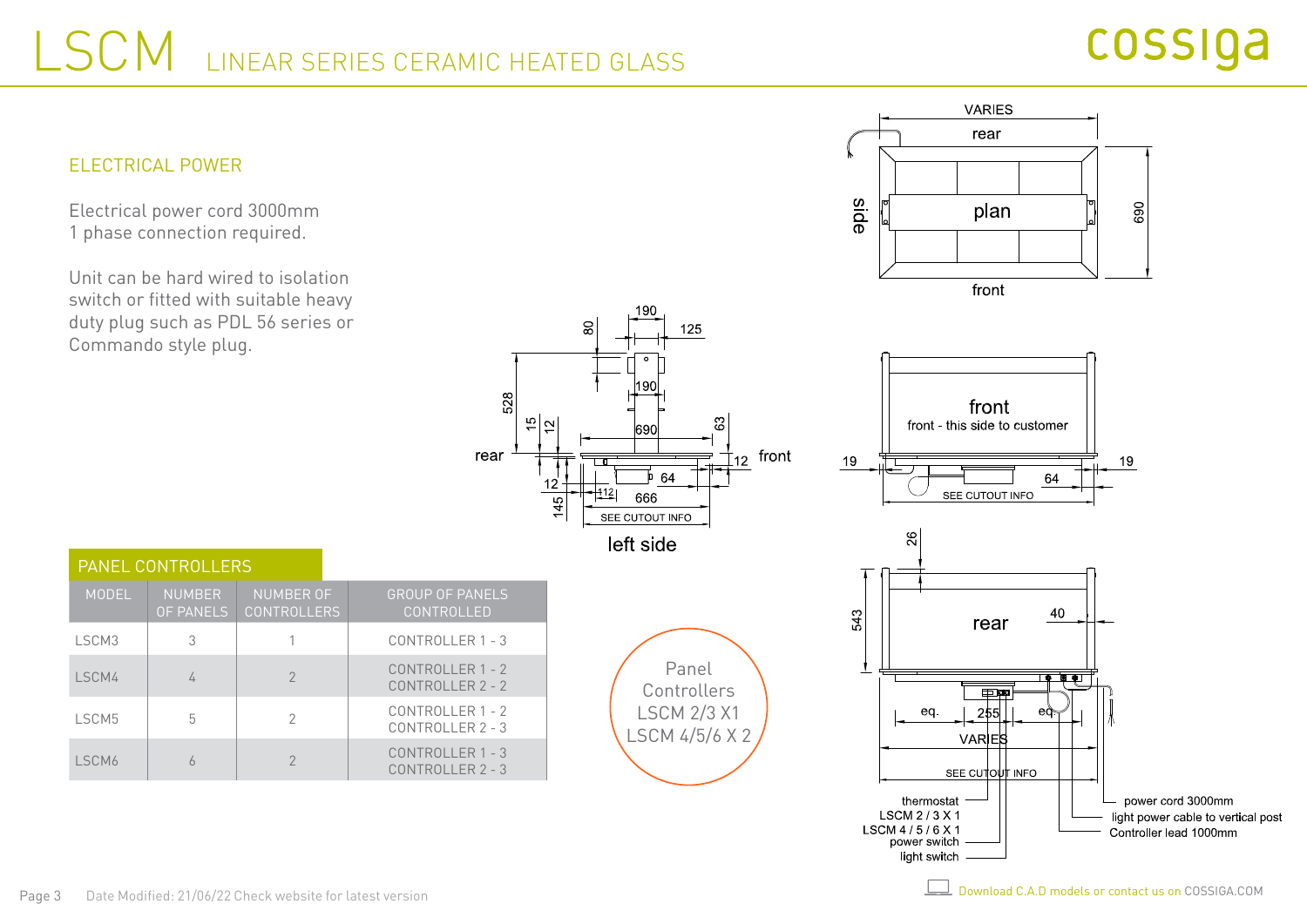## LSCM LINEAR SERIES CERAMIC HEATED GLASS



### R5  $^{\circ}$ 292 100  $\emptyset$ 10  $\int_{29.5}$ 685 29.5 GLASS CANOPY OPTIONS ASSEMBLY REQUIRED

GLFT Flat Top





GLFS Full Square Glass

100

90°

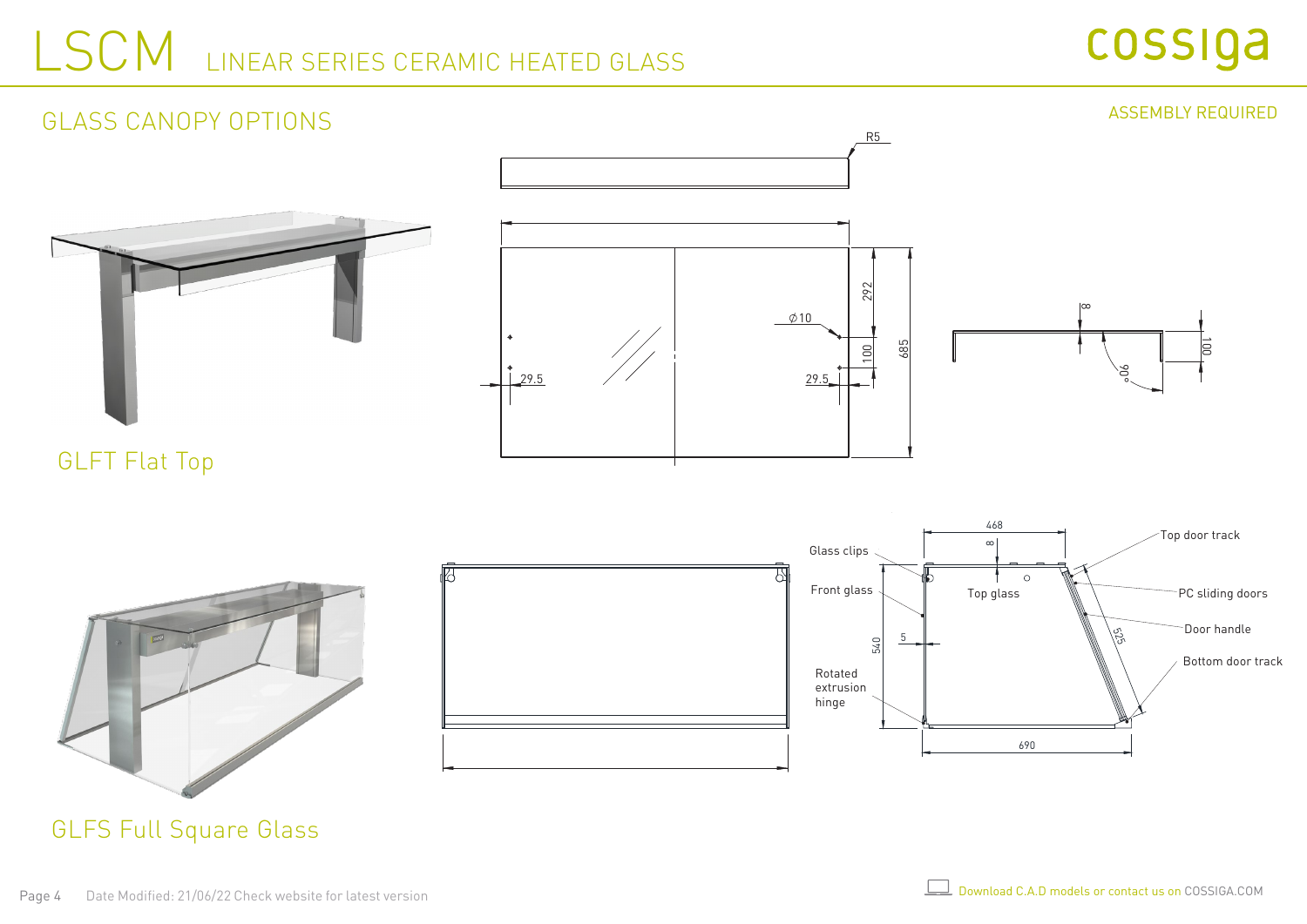#### FLUSH BENCH TOP DETAIL

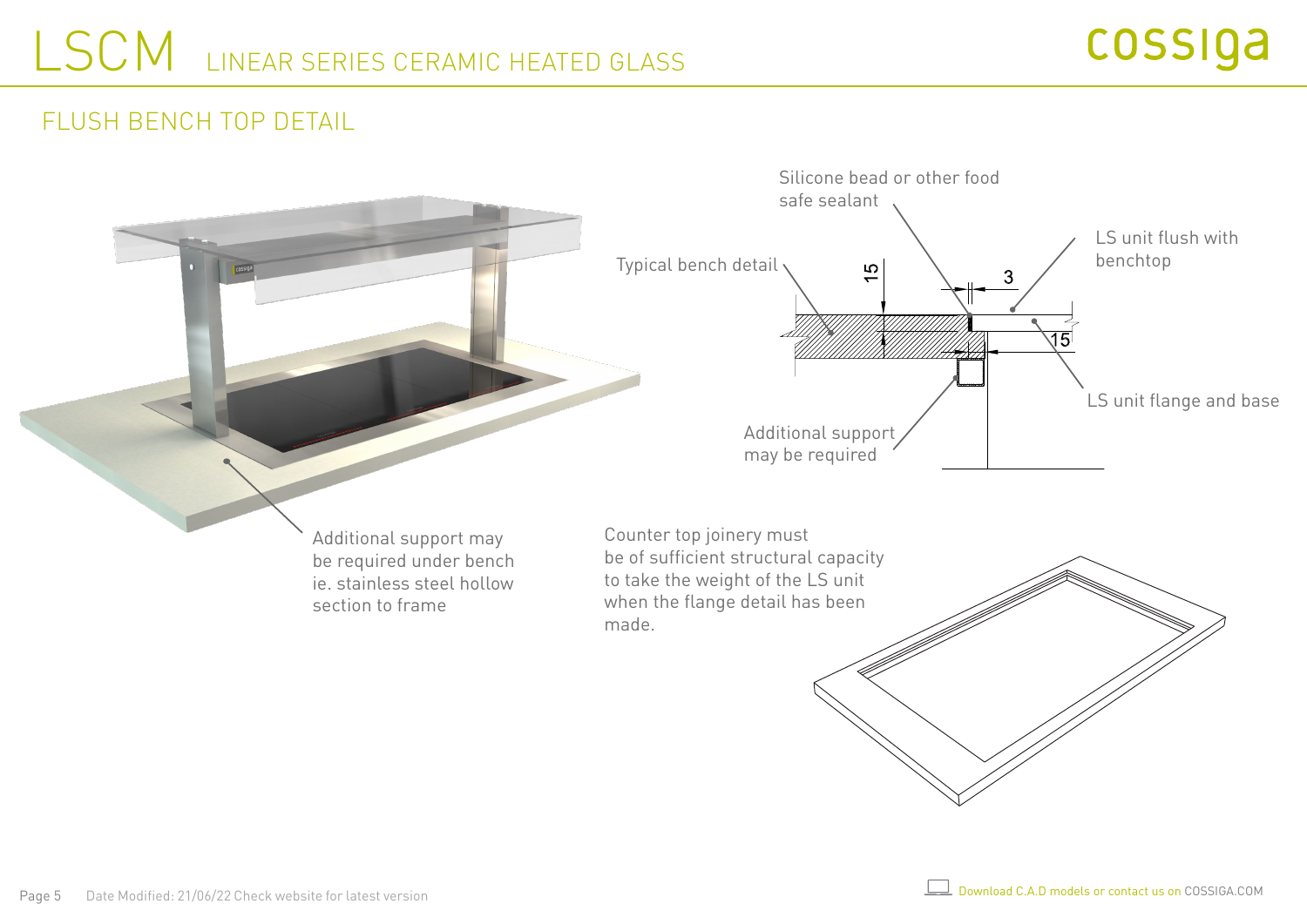#### LSCM CONTROLLER BRACKET SIZES LSCM CONTROLLER SIZES











LSCM 4 BRACKET
LSCM 4 BRACKET
LSCM 4 -5 -6 BRACKET











LSCM3 LSCM4 -5 -6 DUAL CONTROLLER



ヰ